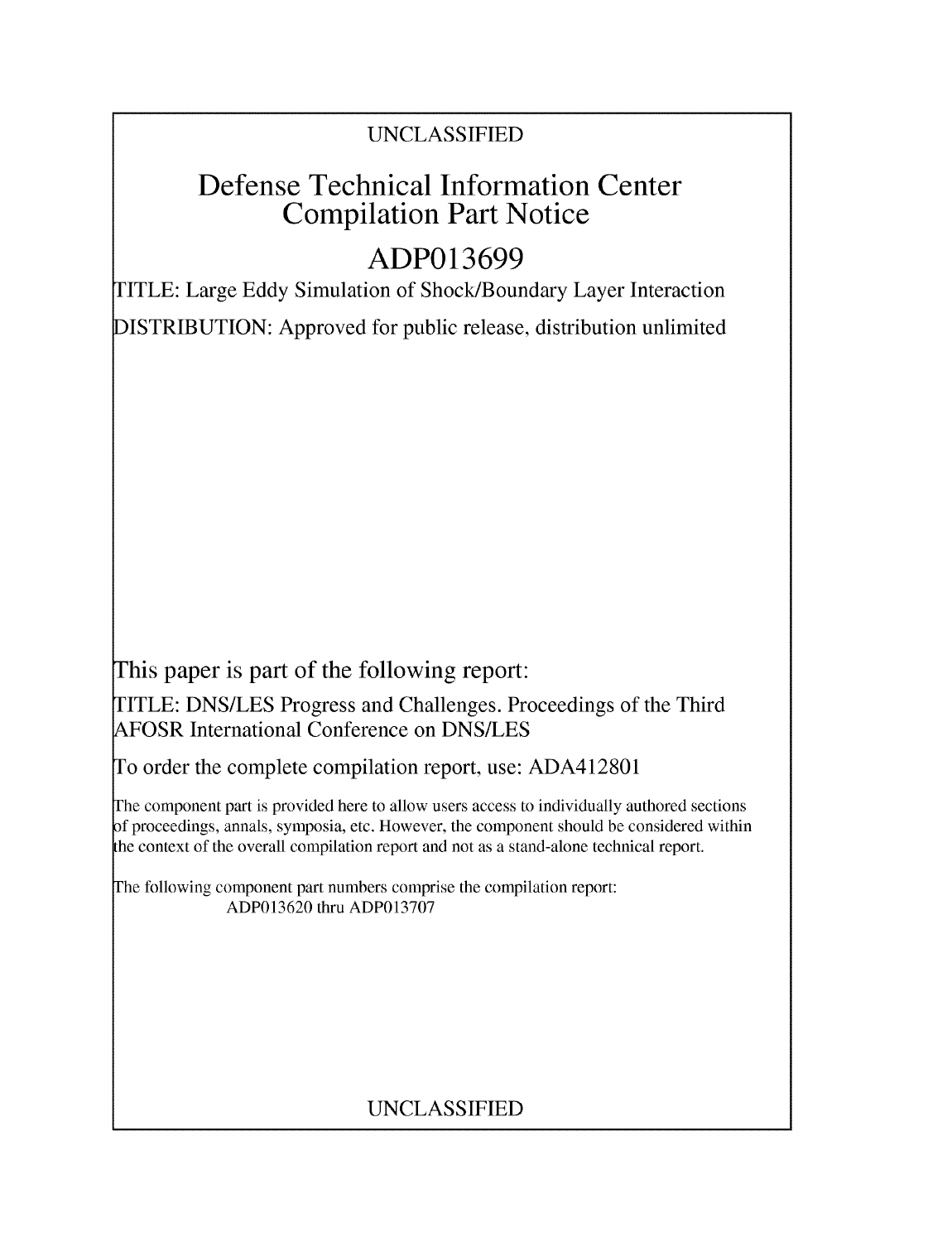### LARGE EDDY SIMULATION OF SHOCK/BOUNDARY LAYER **INTERACTION**

E. GARNIER AND P. SAGAUT *ONERA 29, Av. de la Division Leclerc, BP72, 92322 Chdtillon Cedex, FRANCE*

AND

M. DEVILLE

*Laboratoire de M6canique des Fluides Ecole Polytechnique F6ddrale de Lausanne, CH-1015* Lausanne *SWITZERLAND*

#### 1. Introduction

Shock/Boundary layer interaction is still an important problem for supersonic aircraft designers. Such phenomena play an important role both for internal and external aerodynamic. These interactions can lead to an increase of drag, separation, loss of performances. Moreover, unsteadiness of the shock produces strong constrains on the structure, noise and modifies local heat transfer.

Since, for such interactions, results obtained with the RANS approach are not satisfactory [12], it appears natural to assess the capacity of LES to simulate such interaction. From a numerical point of view, it necessitates the use of schemes designed to minimize the numerical dissipation in shock-free region of the flow since it was demonstrated in [1] that the numerical dissipation of high-order shock-capturing scheme can exceed the subgrid-scale dissipation. To satisfy this requirement, we use a strategy [2] built on the mixing of the characteristic based filters **[3]** and a sensor [4] able to distinguish a turbulent fluctuation from a shock. To validate this approach, the case of the interaction of an oblique shock with a boundary layer developing on a plane plate was chosen since it has been extensively studied experimentally at IRPHE **[6]** [7].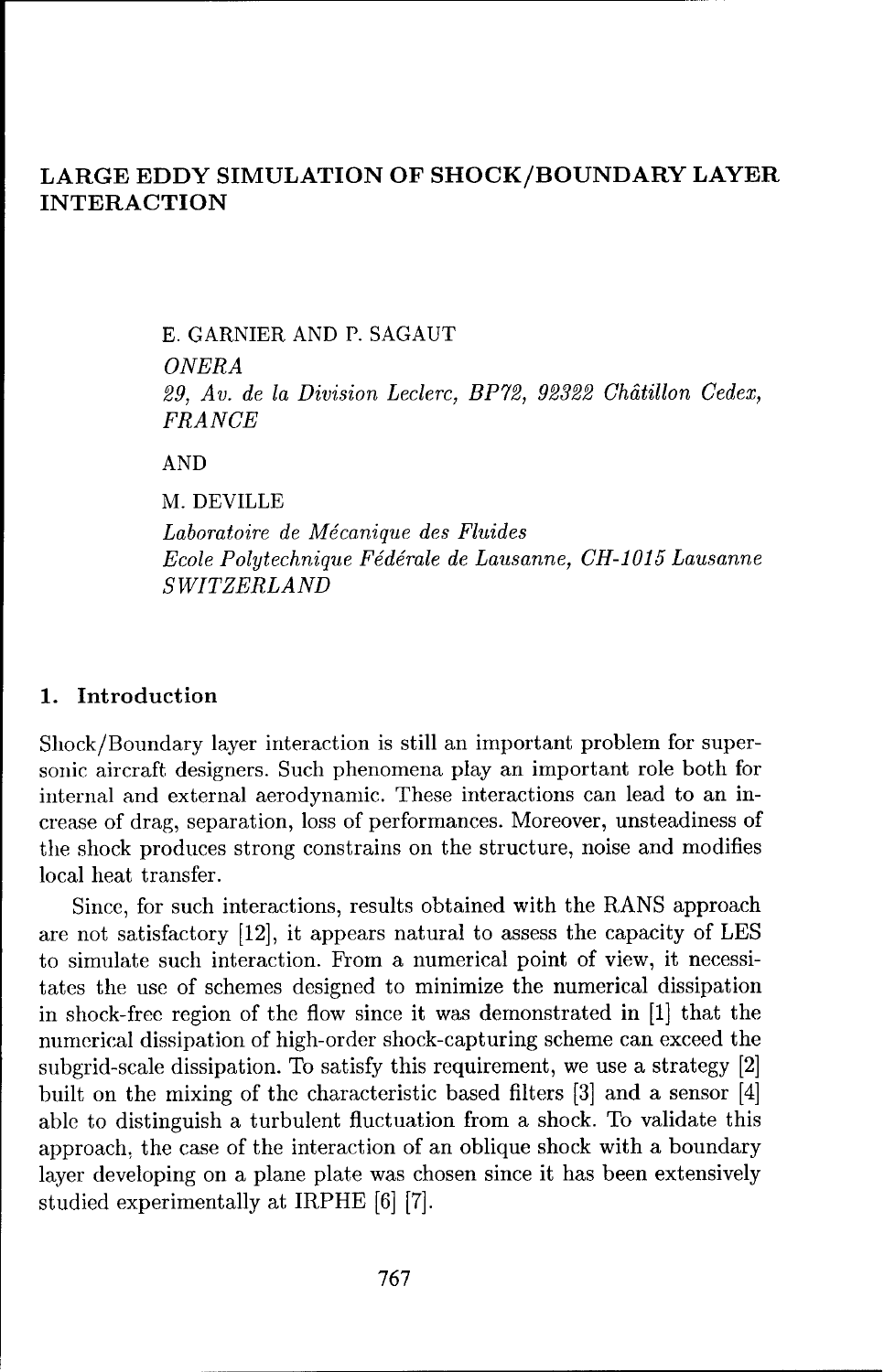#### 2. Mathematical model

In this study, we have used the system of filtered Navier-Stokes equations proposed by Vreman [8]. Some terms are neglected as in [5]. The subgridscale model is the selective mixed scale model proposed by Sagaut [9]. This model was proven to behave particularly well for wall-bounded flow.

The numerical scheme is based on non-linear WENO filters defined in Ref.  $[2]$ . Let  $U^n$  denote the vector of the conservative variables evaluated at the time  $n\Delta t$  and  $\Delta t$  be the time step,  $\widehat{U}^{(n+1)}$  the vector of the conservative variables after the application of any explicit time integration scheme. This vector is spatially filtered to give the final state  $U^{n+1}$   $(U^{n+1} = \mathcal{F}(\widehat{U}^{(n+1)}))$ . The main point is that the time advancement is performed with a nondissipative spatial operator (noted  $L$ ). The filtering pass is decomposed as follows:

$$
U^{(n+1)} = \mathcal{F}(\widehat{U}^{(n+1)}) = (I_d + \beta \Delta t L_f)(\widehat{U}^{(n+1)})
$$
\n(1)

where  $L_f$  is any dissipative operator,  $I_d$  is the identity and the switch  $\beta$  is defined as:  $\int \beta = 0$  if  $\Psi < \epsilon$ 

$$
\begin{cases}\n\beta = 0 & \text{if } \Psi < \epsilon \\
\beta = 1 & \text{if } \Psi \ge \epsilon\n\end{cases}
$$
\n(2)

where  $\Psi$  is the sensor of Ducros *et al.*[4] defined as:

$$
\Psi = \frac{(div(\mathbf{u}))^2}{(div(\mathbf{u}))^2 + (rot(\mathbf{u}))^2}
$$
(3)

where u denotes the velocity vector. This sensor was demonstrated to be able to distinguish a turbulent fluctuation from a shock in Refs. [4] and [2].

In this study, the time integration is performed by means of a third-order accurate TVD Runge-Kutta method proposed by Shu and Osher [10]: Note that  $L$  is referred to as "base scheme" and can be any qth order accurate finite volume or finite difference non-dissipative scheme.

As mentioned by Yee *et al.* [3],  $L_f$  can be the dissipative part of any shock-capturing scheme. Here, such operator is derived of ENO schemes. The dissipative part of ENO scheme is extracted easily by subtracting a centered scheme to the ENO one.

In this study, we have used a combination of a fourth-order centered base scheme with a fifth-order accurate WENO filter. The threshold  $\epsilon$  is fixed to 0.04. In practice, this method limits the computation of the filter to about 20 percents of the total number of grid points.

Viscous fluxes are discretized by means of a second order accurate centered scheme. The CFL number is fixed to 0.5.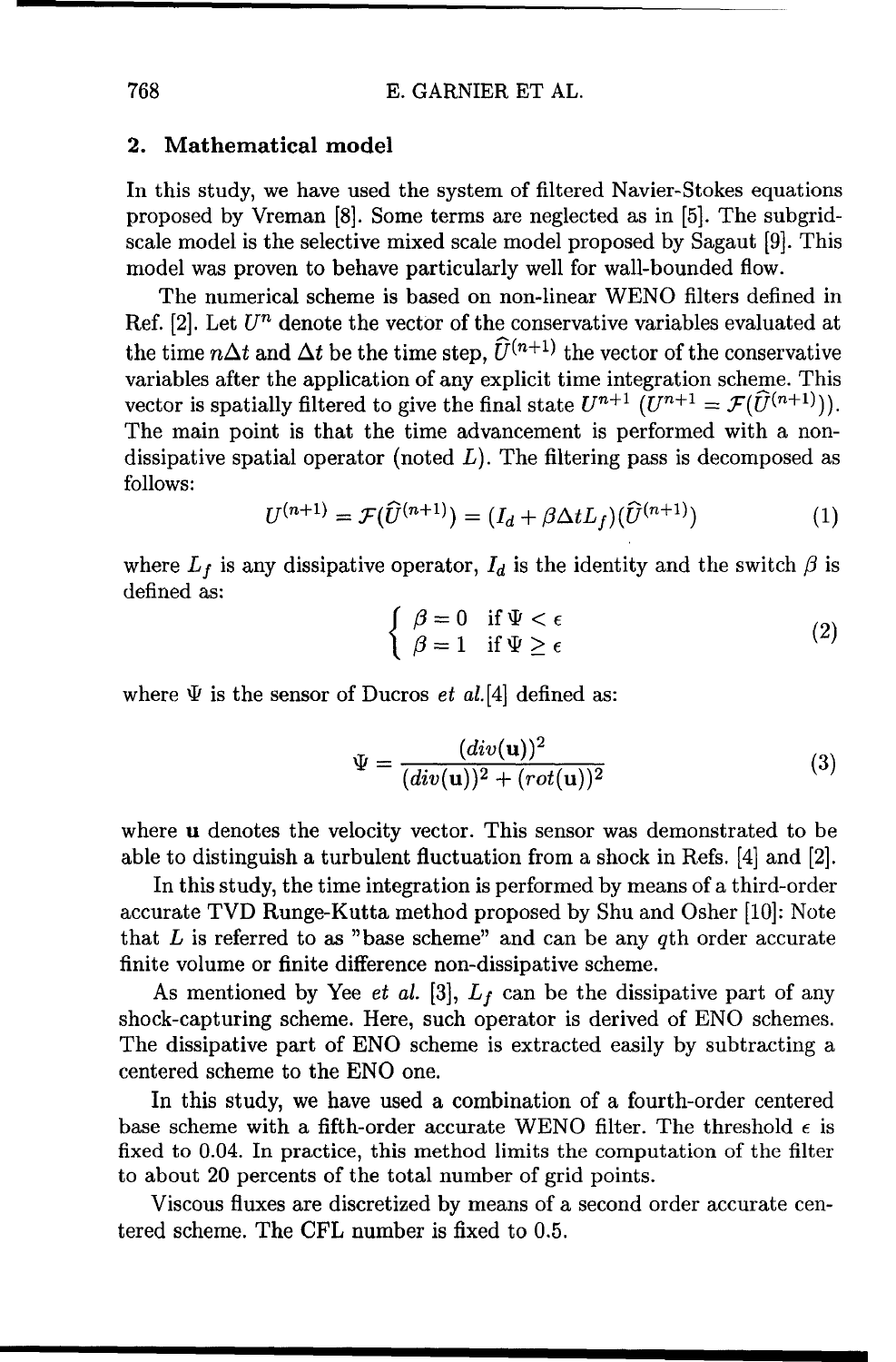

*Figure* 1. Computational domain

#### **3.** Description of the configuration

The shock is generated by a corner fixed to the upper plate of the wind tunnel and interacts with the turbulent boundary layer which develops on the lower plate (which is assumed to be adiabatic).

The length of the computational domain was restricted to the measurement zone (it begins at  $x = 252$  mm and ends at  $x = 440$  mm). The height of the domain is 70, 7 *mm* whereas the height of the wind tunnel is 120 *mm.* The computational domain is presented in Fig. 1 (note that the axe  $x$  denotes the longitudinal direction,  $y$  the spanwise direction and  $z$  the wall-normal direction). The width of the computational domain is about 15  $mm$  in the spanwise direction (for the test cases A, C and D) whereas the wind tunnel is 10 times larger.

At the inflow (at  $x = 252$  mm), the temperature  $T_e$  outside of the boundary layer is 144.6 K, the density is equal to 9.66  $10^{-2}$   $kg/m^3$  and the Mach number is fixed to 2.3. The Reynolds number Re based on the displacement length  $\delta_1 = 3.535$  mm is equal to 19132. Periodic boundary conditions are applied in the spanwise direction  $y$ . Non reflective conditions are applied on the upper frontier. At the outflow, a 13 mm long sponge zone ensures the damping of turbulent fluctuations which are evacuated by means of non-reflective conditions. No-slip and adiabaticity conditions are applied on the wall.

In this study, four simulations have been carried out in order to check the sensitivity of the results to computational details. The characteristics of these simulations are reported in Table 1. The number of grid points  $(N_x,$  $N_y$ ,  $N_z$ ) in each direction are mentioned and the size of the computational meshes  $(\Delta_x^+, \Delta_y^+, \Delta_z^+)$  are given in wall units. We precise that these wall units are based on a experimentally measured friction velocity of 24.75m/ at  $x = 260$  mm. Test case A is the base case. In test case B, the influence of a doubling of the domain size in the spanwise direction is investigated. The effect of a refined grid in the longitudinal direction is studied using case C and case D is devoted to the investigation of the importance of a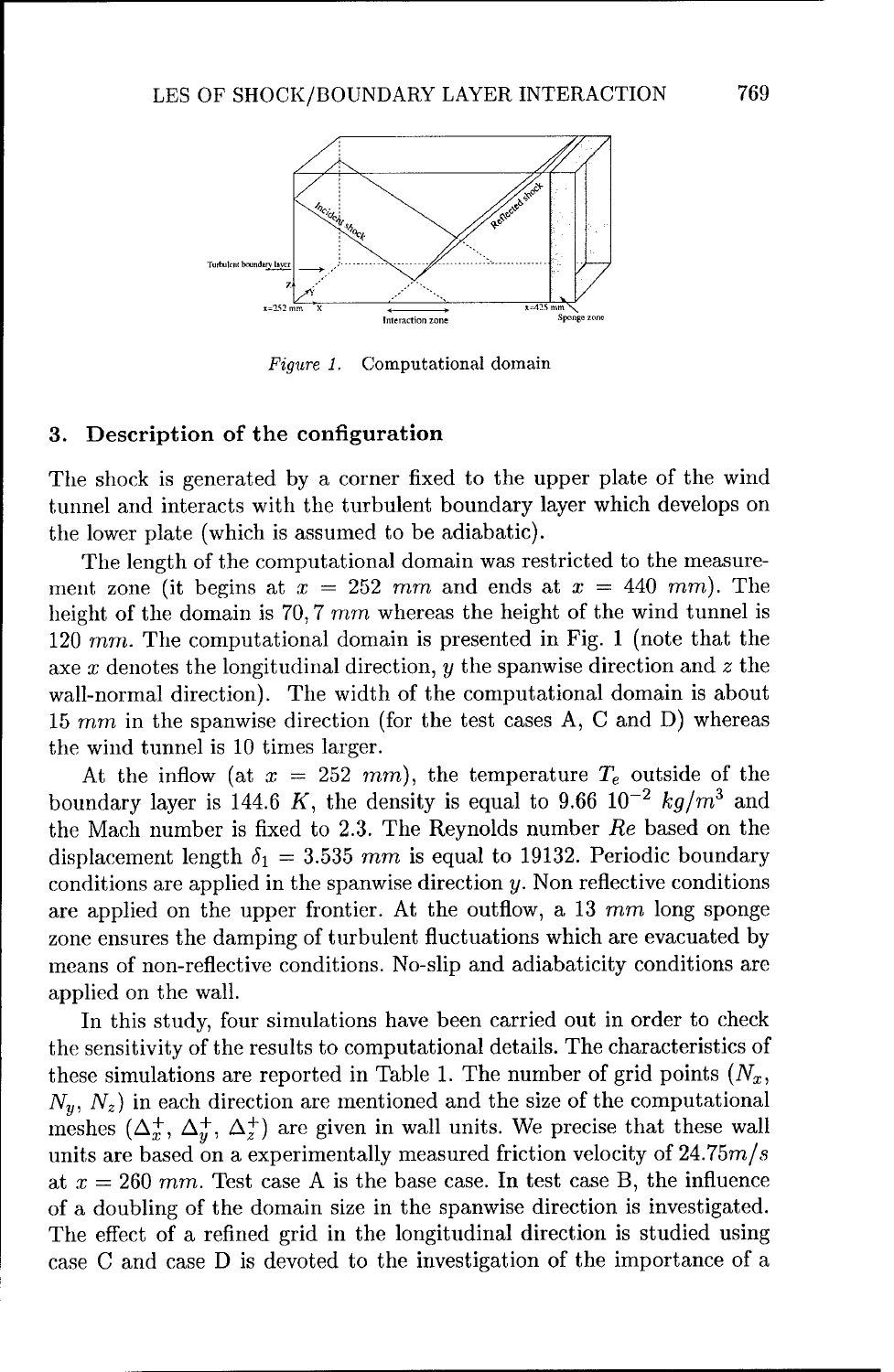|        | $N_{\bm{x}}$ |    | $N_{\rm z}$ |    |    | $\ddagger$ (min) | <b>SGS Model</b> |
|--------|--------------|----|-------------|----|----|------------------|------------------|
| Case A | 255          | 55 | 151         | 50 | 18 |                  | yes              |
| Case B | 255          |    | 151         | 50 | 18 |                  | yes              |
| Case C | 510          | 55 | 151         | 25 | 18 |                  | yes              |
| Case D | 255          | 55 | 151         | 50 | 18 |                  | no               |

#### SGS model.

The generation of realistic inflow conditions is a very important issue in LES. In this study, we follow the methodology introduced by Lund  $et$ al.  $[11]$  and extended to compressible flow by Urbin *et al.* [13]. This strategy prevents the thickening of the boundary layer using an *ad hoc* re-scaling. The loss of self-similarity induced by the shock requires the Lund procedure to be applied on a second simulation of time-developing canonical turbulent boundary layer. A  $x = cste$  plane of this second simulation is extracted and introduced in the shock/turbulence LES inflow plane at each time step.

#### 4. Analysis of the results

First, iso-values of the mean pressure are presented in Fig. 2. The incident shock (which would impact near  $x = 336$  mm in absence of boundary layer) curves penetrating the boundary layer (thick of 11 mm at the inflow) and reflects on the sonic line (also represented on the picture) as an expansion fan. The compression related to the rising of pressure waves in the subsonic part of the boundary layer focuses to form a reflected shock (whom the trace begins in the vicinity of the position  $x = 290$  mm at the wall). The continuation of this shock would impact on the wall near  $x = 275$  mm and marks the beginning of the interaction zone.

Iso-values of longitudinal velocity fluctuations are shown in Fig. 3. Upstream the interaction, these fluctuations are strong in the near wall region. One can observe that the fluctuations are amplified by a factor two under the reflected shock (near  $x = 290$  mm). The explanation given by Laurent [7] to explain this amplification of the fluctuations is a linear effect by rapid distorsion. The zone concerned by a high level of fluctuation spreads above the separated zone (near  $x = 320$  mm). In agreement with experimental observations, one can notice an alignment of the isovalue lines of the fluctuations with the reflected shock just downstream of this one. Downstream of the interaction zone, longitudinal and vertical (not shown) fluctuations are maximum in the middle of the boundary layer  $(z/\delta \sim 0, 6)$ . However, one can observe a second extremum of longitudinal fluctuations in the near wall region close to the outflow, this an evidence of a (slow) return toward an equilibrium state. A particular attention must be paid to the interpre-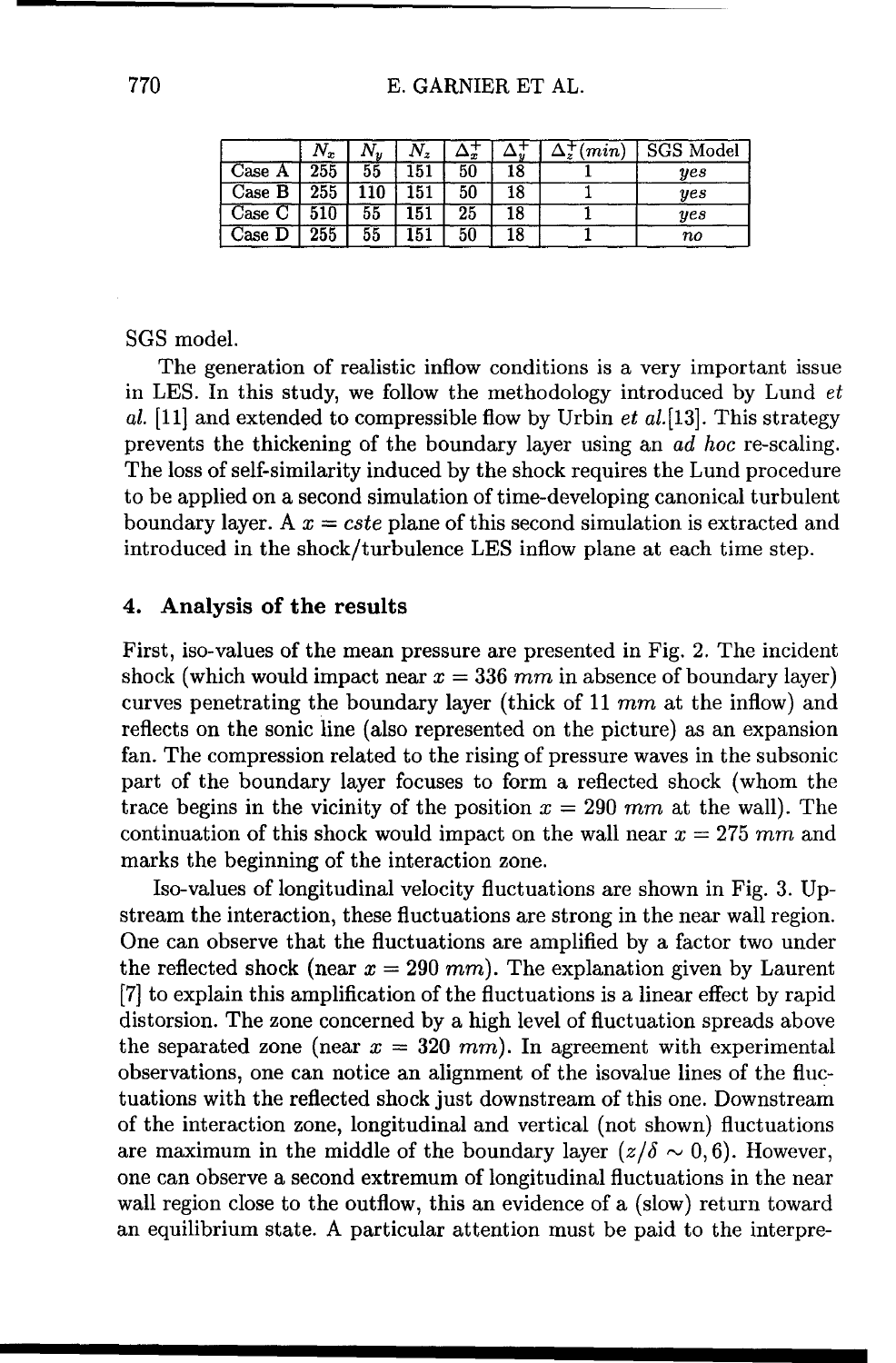

Figure 2. Iso-values of the mean pressure and sonic line (in black)



Figure 3. Iso-values of the mean longitudinal velocity fluctuations

tation of data concerning the fluctuations in the interaction zone since the unsteadiness of the shocks and of the recirculation bubble can be at the origin of a part of the fluctuations (it is then not possible to consider turbulent fluctuations).

Longitudinal evolution of the displacement thickness is displayed in Fig. 4. The computation of this integral quantity is not trivial since the external velocity  $U_e(x)$  varies in the longitudinal direction. The potential flow is supposed to be reached when the Ducros sensor value exceeds 0.1.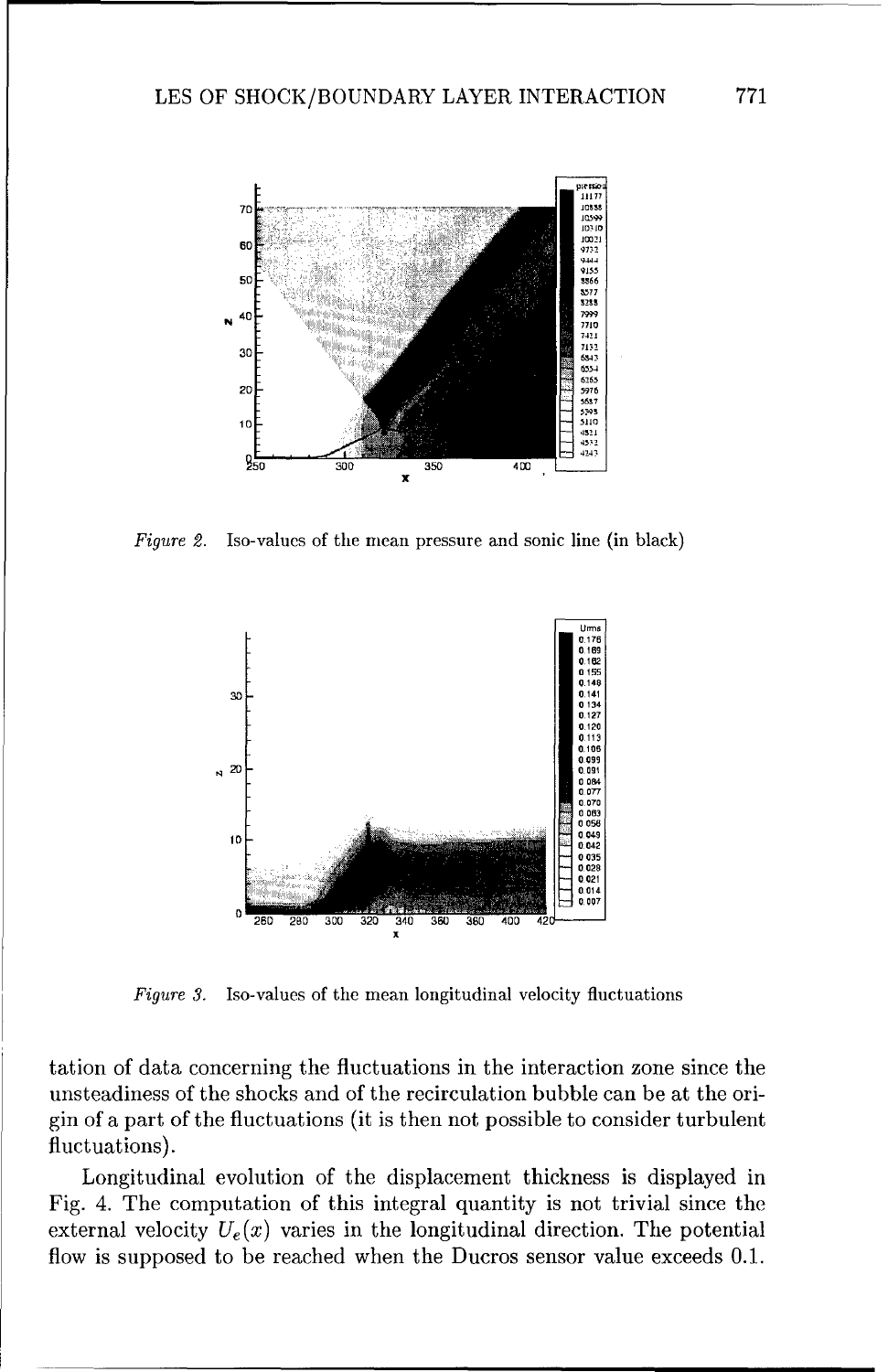

Figure 4. Longitudinal evolution of the displacement thickness Case A  $\_\_\_\_\$ , Case B  $\Delta$ , Case C  $\_\_\_\_\_\_\$ Case D  $\diamond$ , HWA  $\_\_\_\_\_\_\_\$ 

This method gives results coherent with measurement since the value of  $\delta_1$  at the inflow of the computational domain is correctly predicted (at  $x = 260$  *mm*) after a short transient. The evolution of  $\delta_1$  in the interaction zone (290  $mm < x < 340 mm$ ) will not be commented in absence of corresponding experimental data. Looking at figure 4, one can observe that the displacement thickness is multiplied by a ratio larger than two during the interaction. This amplification rate is well predicted by computations and during the relaxation phase where  $\delta_1$  decreases, the discrepancies do not exceed 10 %.

The longitudinal evolution of the friction coefficient  $C_f$  is presented in Fig. 5 for the four cases and compared with Hot Wire Anemometry (HWA) data [7]. At the inflow, the discrepancies on the  $C_f$  between computations and experience is lower than 10 % for cases A and B. (such kind of underestimation is classical with LES [14]). Cases C (with the best resolution) and D give levels of  $C_f$  very close to the experiment. The flow is seen to be separated for cases A, B and C between  $x = 290$  mm and  $x = 340$  mm. The quasi totality of the interaction zone is concerned by the separation. For the case D (without SGS model), the velocity fluctuations in the near wall zone are stronger and the flow separates latter (near  $x = 305$  mm). Just after the interaction zone  $(x = 340 \text{ mm})$ , experimental evaluations based on hypothesis of the existence of a logarithmic zone lead to a friction coefficient clearly positive at the opposite of the computations. In the relaxation zone, the increase of  $C_f$  between computations and experiment is very similar and, at the outflow, the discrepancies are comparable to those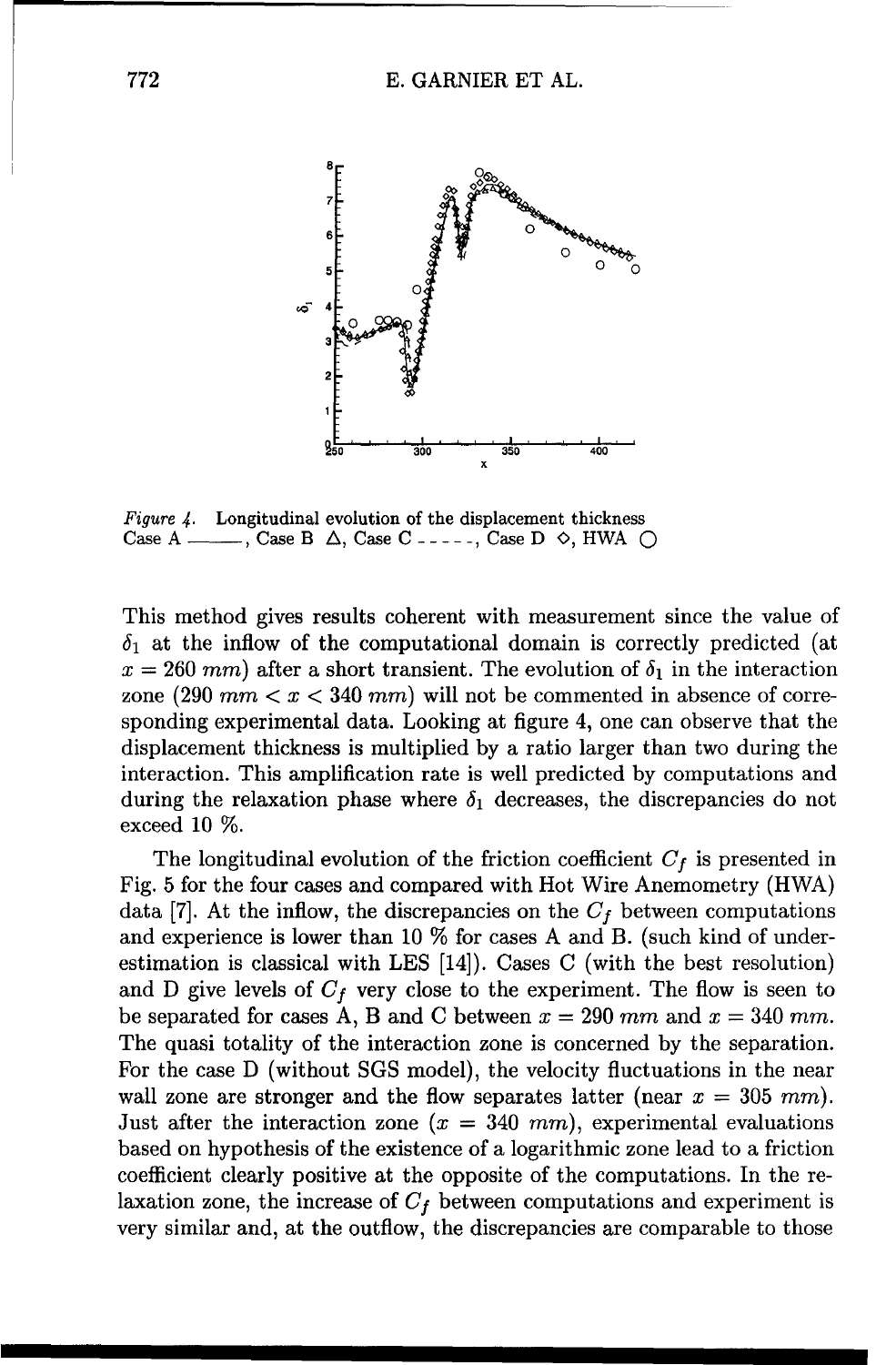

Figure 5. Longitudinal evolution of friction coefficient CaseA **--- ,** CaseB A, CaseC **------ ,CaseD 0,** HWA Q

observed at the inflow (about 10  $\%$ ). The results quality is clearly superior to the one obtained with RANS computations (see [12]) in the same configuration (but at  $Ma = 2.9$ ).

Independently of the analysis of the results concerning physical variables, we verify in Fig. 6 that the Ducros sensor applies nearly exclusively in the zone where we have noticed in Fig. 2 the presence of shock or expansion. Consequently, the SGS model is effective (his effect is not masked by numerical dissipation) in the most part of the boundary layer. Nevertheless, one can observe low values of the sensor on the upper limit of the boundary layer where the adaptation of the inflow conditions may not **be** perfect. Even if this strategy of minimization of the numerical dissipation would merit other validation (see also [2]) on different test cases, results presented here allows to be confident with this concept.

#### **5.** Conclusion

Bidimensional interaction an oblique shock with a plane plate has been studied numerically using LES and compared with experimental data. Numerical results are in quantitative agreement with experimental results and LES can now be considered as a predictive tool for such physically complex flow. The separated zone is correctly described. The effects of the size of the domain in the spanwise direction, of the resolution in the longitudinal direction and the presence of a SGS model do not appear to be deciding.